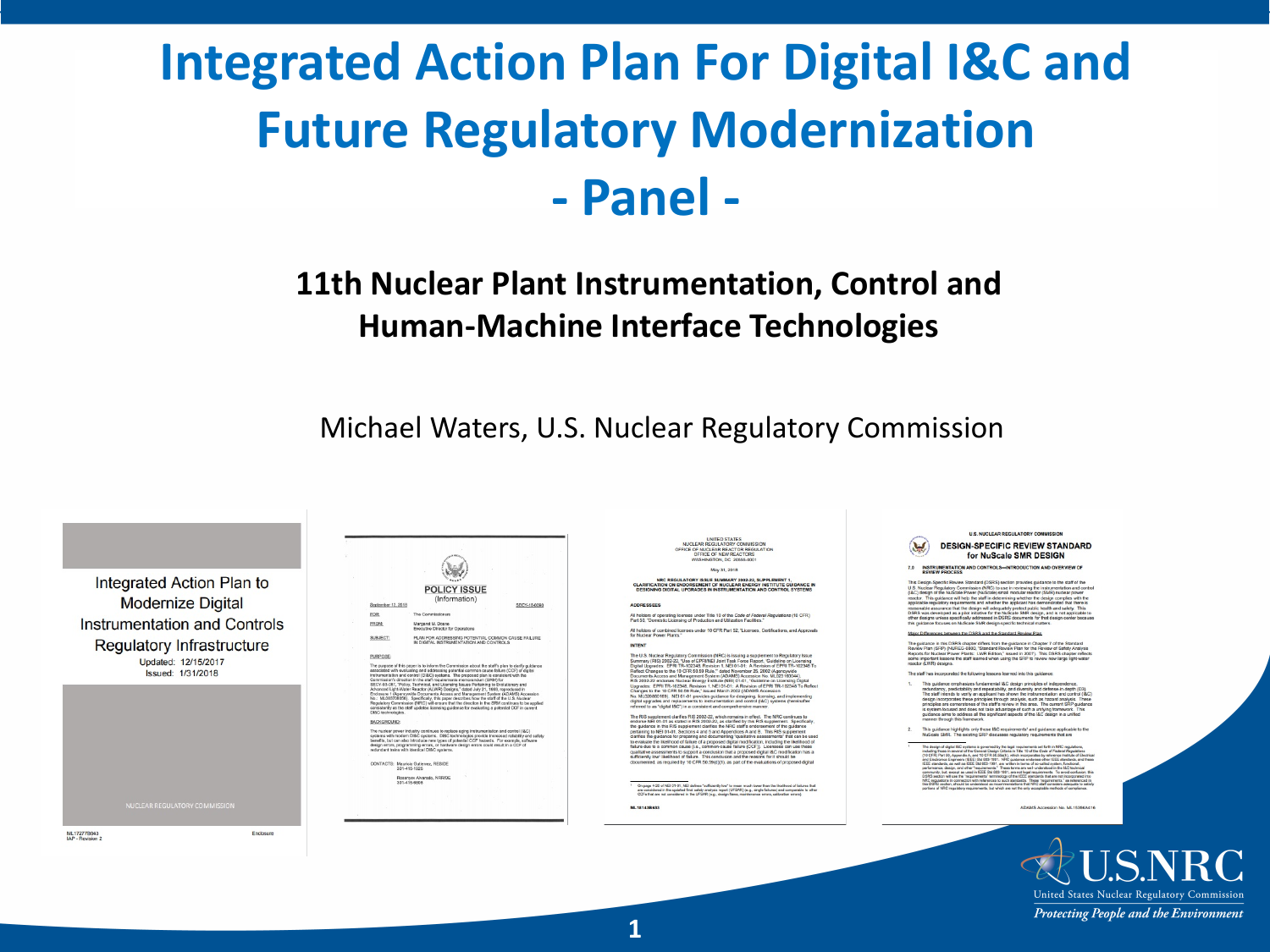## Panel Discussion

- Opening Remarks
- Panel Discussion
- Audience Q & A

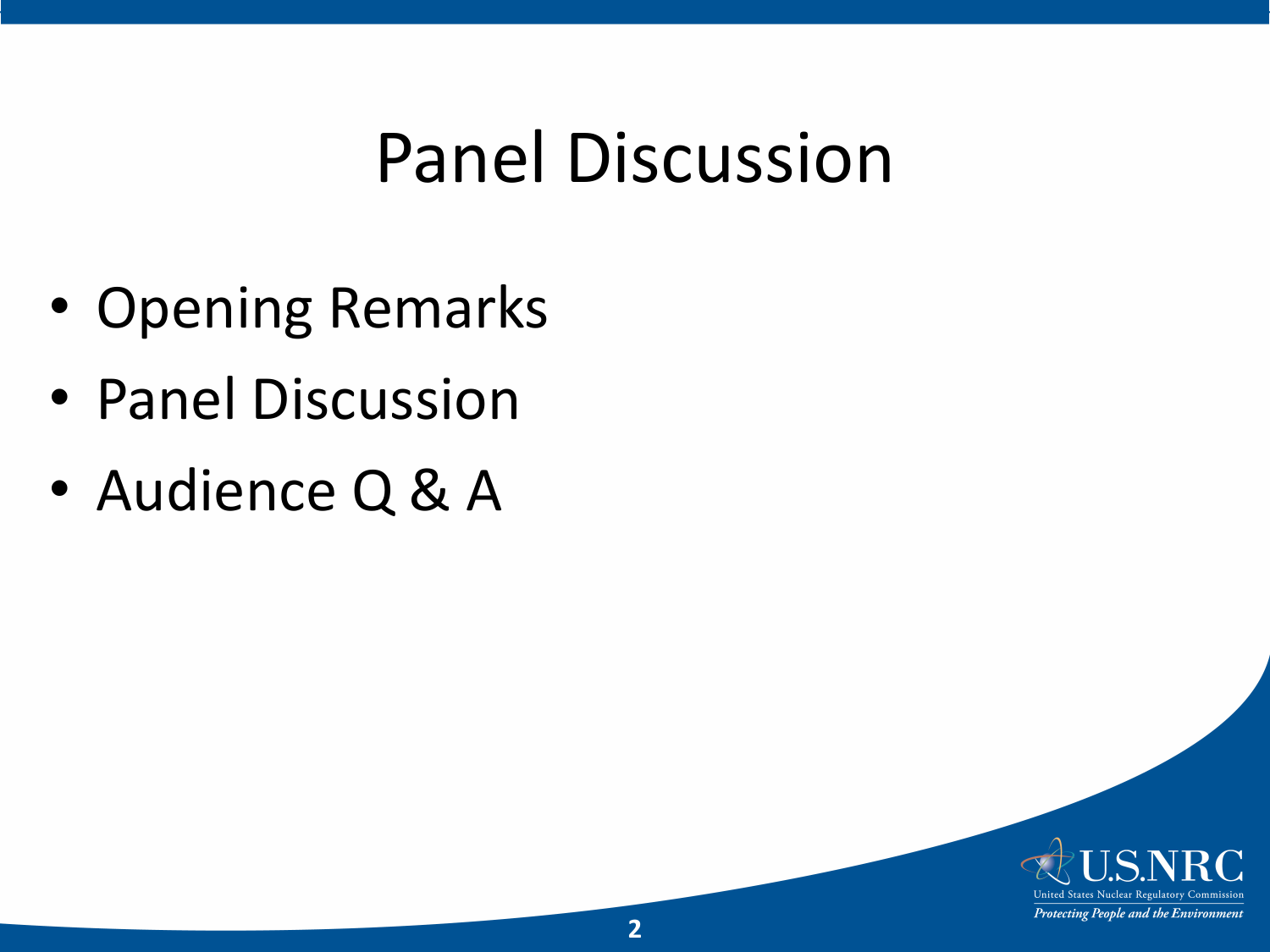# Panelists

- Ray Herb Southern Nuclear
- Neil Archambo Duke Energy
- Brian Gardes NuScale Power
- Mark Burzynski SunPort SA

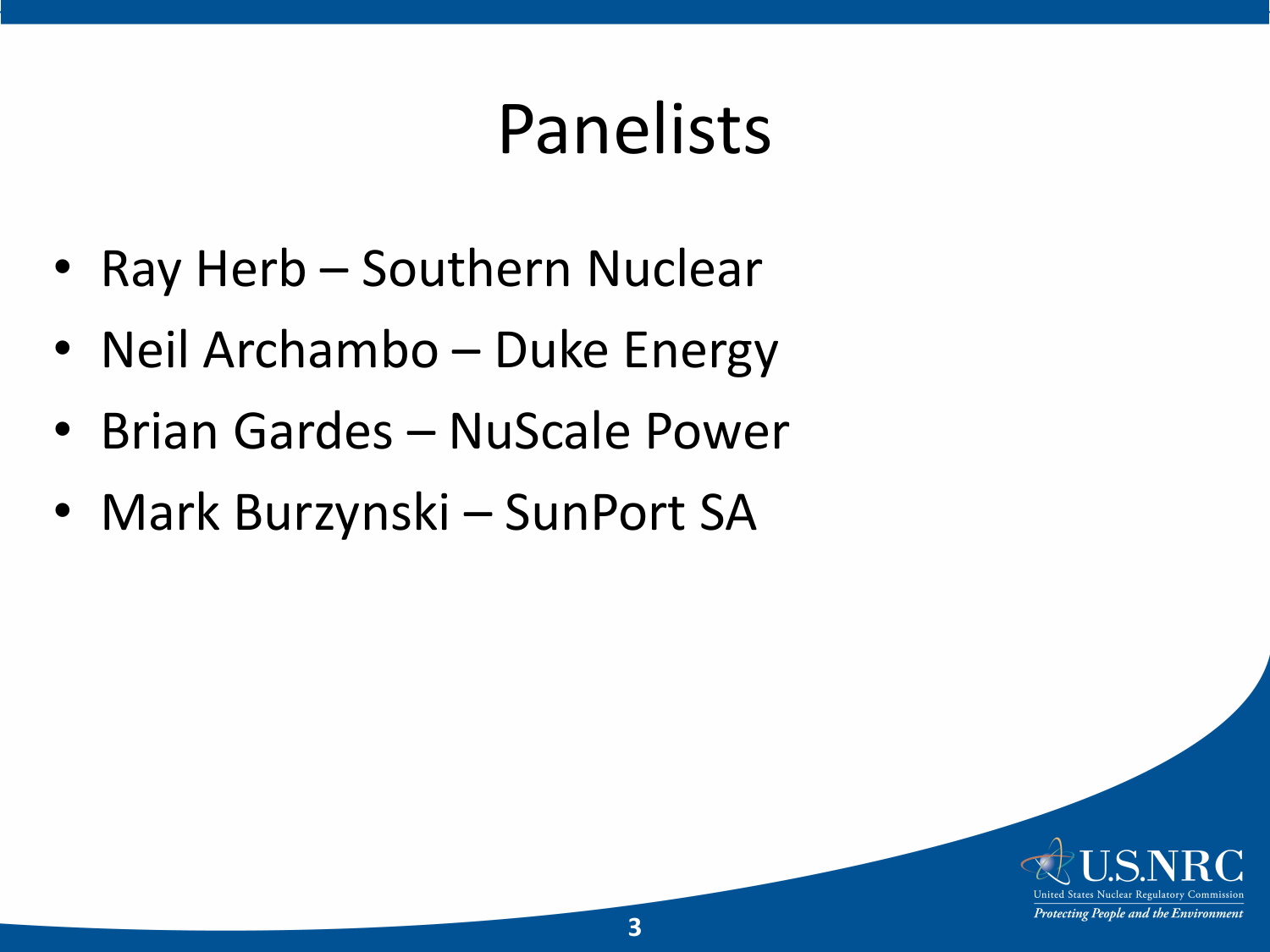### NRC DI&C Integrated Action Plan (IAP) (SECY-16-0070)

- Improve the regulatory infrastructure for Digital I&C
- Consider the broad context of Dl&C regulatory challenges
- Address areas that have substantial near-term benefit
	- Treatment of Potential DI&C Common Cause Failure
	- Use of 50.59 for Digital Upgrades
	- Commercial Grade Dedication
	- Earlier Licensing Approval
- Consider long-term improvements to address broader regulatory challenges and evolving technologies

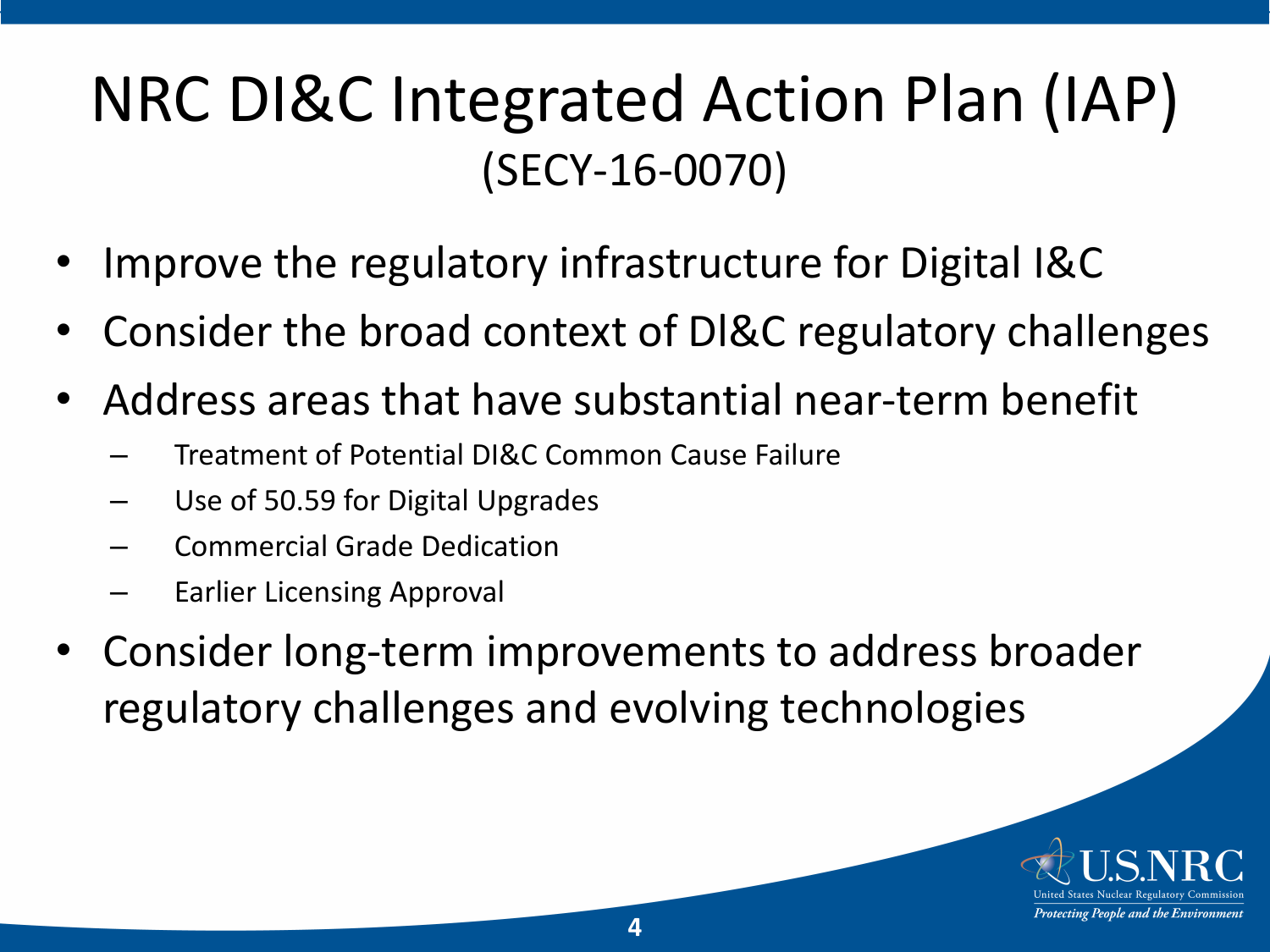## IAP Modernization Plans (MP)

- MP #1 Protection against Common Cause Failure (CCF)
- MP #2 Guidance for 10 CFR 50.59
- MP #3 Acceptance of Digital Equipment
- MP #4 Assessment for Modernizing I&C Regulatory Infrastructure

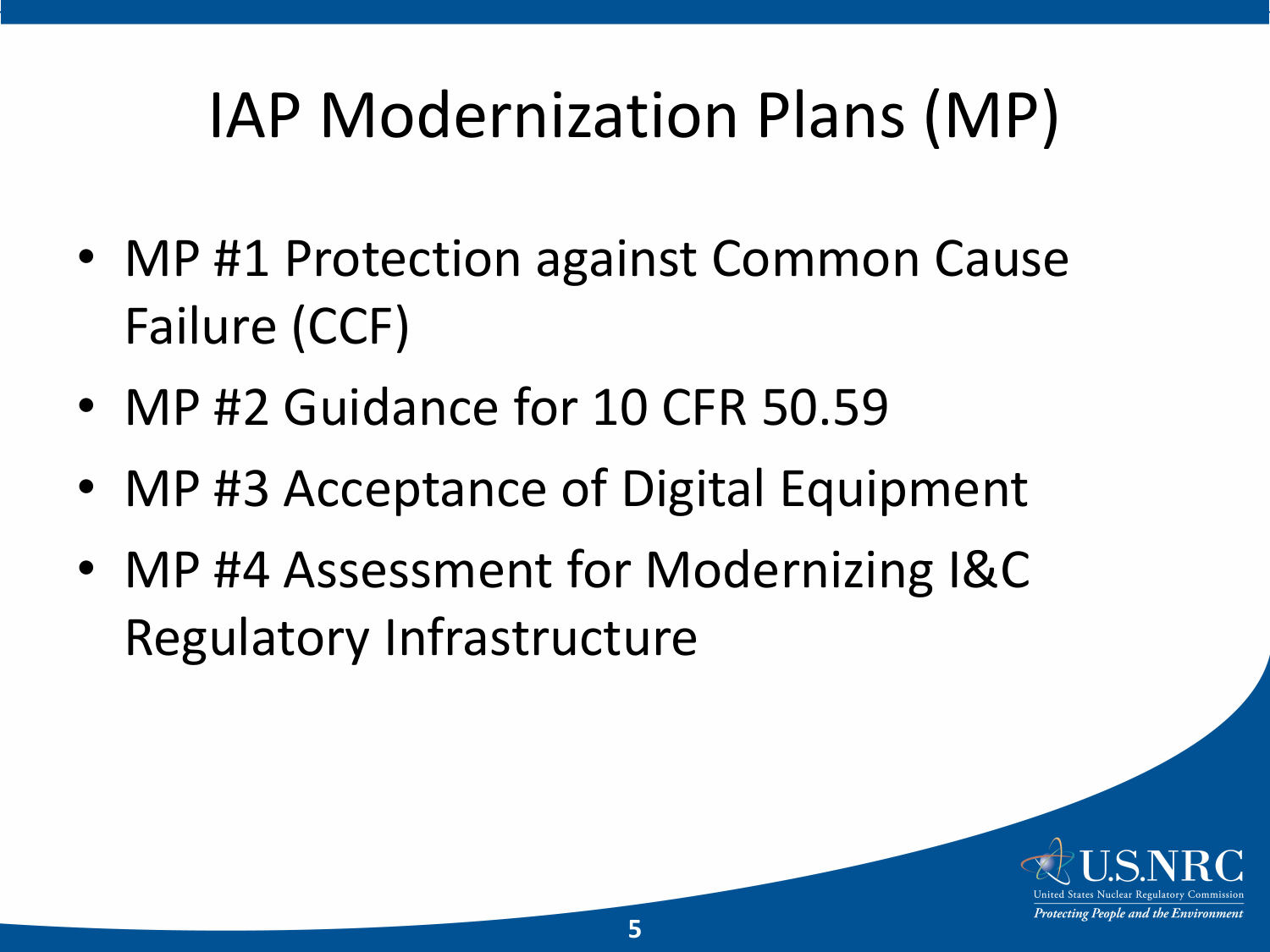### 2018 Accomplishments

- Review of NRC CCF Policy (SECY-18-0060)
- NRC Guidance for Qualitatively Assessing Likelihood of Common Cause Failure in 50.59 Upgrades (Supplement 1 to RIS 2002-22)
- Industry Guidance for 50.59 Upgrades (Appendix D to NEI 96-07)
- NRC Guidance for Early Licensing of Major Digital Systems (DI&C ISG-06)
- Design Specific Review Guidance (NuScale DSRS)

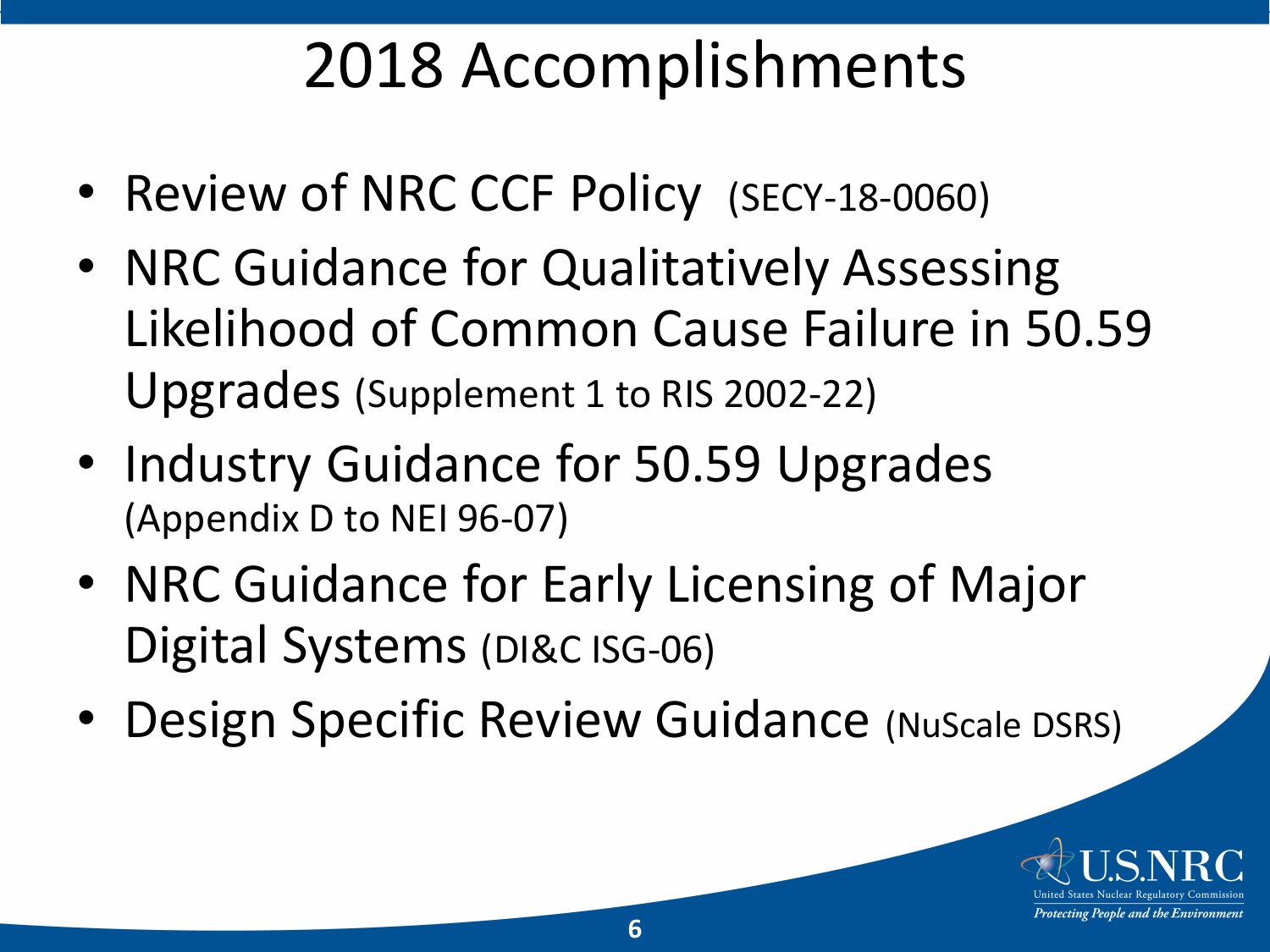### NRC Guidance Activities in 2019

- Update to BTP 7-19 for Addressing Diversity and Defense in Depth for CCF
- Evaluation of IEC Standards as Alternatives to Meet the IEEE 279/603 Criteria in 10 CFR 50.55a(h)
- Endorsement Review of Commercial Grade Dedication Guidance
- Advanced Reactor Design Review Guidance
- Broad Assessment of Regulatory Infrastructure